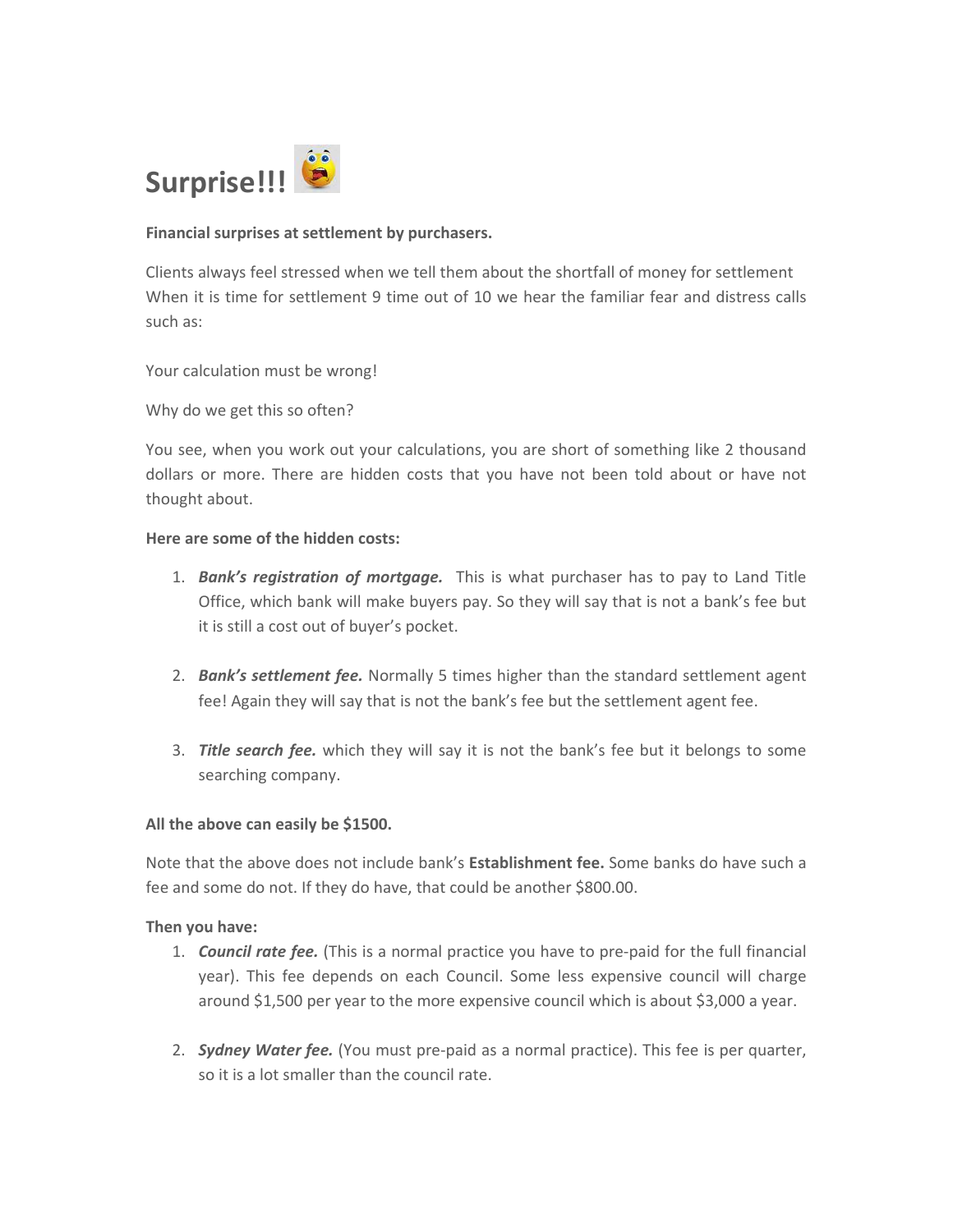3. *Strata Levies.* (Pre‐paid if you are buying a unit). This fee also depends on the strata managing agent and there could be a big range from \$350 as a minimum per quarter

As a rule of thumb, you need to allow for an extra \$3,000 as a minimum. Best you need to spare \$5,000.

### **QUESTION: Are our staffs good at calculating?**



Our staffs have been practising calculations for years. We rarely get it wrong. We have perfected our exams on calculation.

#### **QUESTION: Why do clients feel that the calculations are always wrong?**

You see, that is because you are not familiar with the calculations and you were not made aware of the banks and the government charges.

Also, the fees such as for the Council and Sydney water rates are paid for your benefits. It was just that you pay in advance. That is how the system works.

# **QUESTION: Is the settlement calculation and cheque direction has to be submitted to the bank on time?**

Preparing the calculation needs to be accurate. We need full concentration. We also work on a very tight deadline. Your bank will give us a deadline to submit the cheque directions to them. If we miss that deadline, they will cancel the settlement!

For the above reasons, we request that during this hectic and stressful time that you reframe from arguing with us. Instead, we need your co-operation.

# **QUESTION: Will you send us all the calculations and will the bank also send us the breakdowns?**

**Answer:** We will always send you all the calculation and the costs of the breakdown as soon as it is practical.

Your bank will also send you all the breakdowns, usually 1 week after settlement.

## **QUESTION: What if the calculations are incorrect?**

**Answer:** from our experience for 20 years, banks as well as us, we have not made 1 error in calculations.

Clients perceive that the calculations are in error. However, upon careful examination, all our clients understand that there were no errors. They just need time to analyse it properly.

If there were any errors, we will help you to get back any refunds.